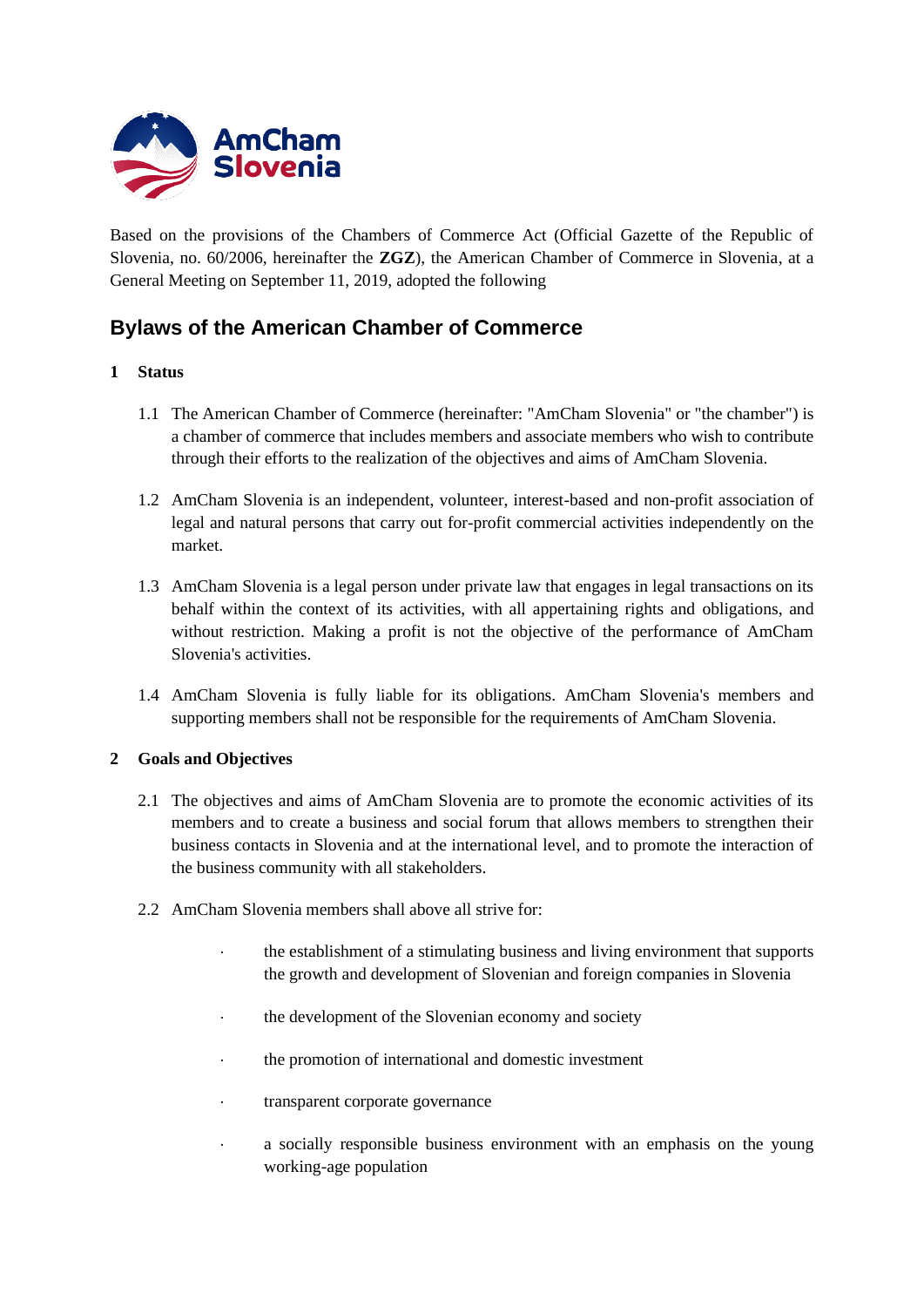

- 2.3 AmCham Slovenia's essential duties include strengthening the friendship between the Republic of Slovenia and the United States of America, promoting trade, economic cooperation and investment, and improving the economic and friendly relations between the two countries.
- 2.4 The duties that AmCham Slovenia carries out to achieve its objectives and aims are:
	- networking and connecting organization of thematic events, the formation of initiatives and programs
	- advocacy maintain an active dialogue with key stakeholders and centers of professional knowledge
	- providing a platform for young people between the ages of 20 and 40 (the AmCham YOUng Platform) – various programs for the young working-age population
	- international cooperation delegations, assisting investors and establishing conditions for the development of the market
- 2.5 The execution of the duties set out in point 2.4 will be financed through membership fees, and individual thematic events may also be financed through participation fees.

## **3 Name, Registered Office and Area of Operation**

- 3.1 The name of the chamber is the American Chamber of Commerce.
- 3.2 The abbreviated name of the chamber is AmCham Slovenia.
- 3.3 The chamber shall begin to use its abbreviated name in legal transactions when it receives consent from the Government of the Republic of Slovenia.
- 3.4 The chamber's registered office is in Ljubljana. The CEO will determine the business address. Changes to the chamber's business address shall not require an amendment to these Articles of Association.
- 3.5 The chamber's area of operation is the entire territory of the Republic of Slovenia.

## **4 Public Operations**

- 4.1 The chamber's operations are public.
- 4.2 The chamber will inform the public of its work via its website.
- 4.3 The chamber will keep a register of its members.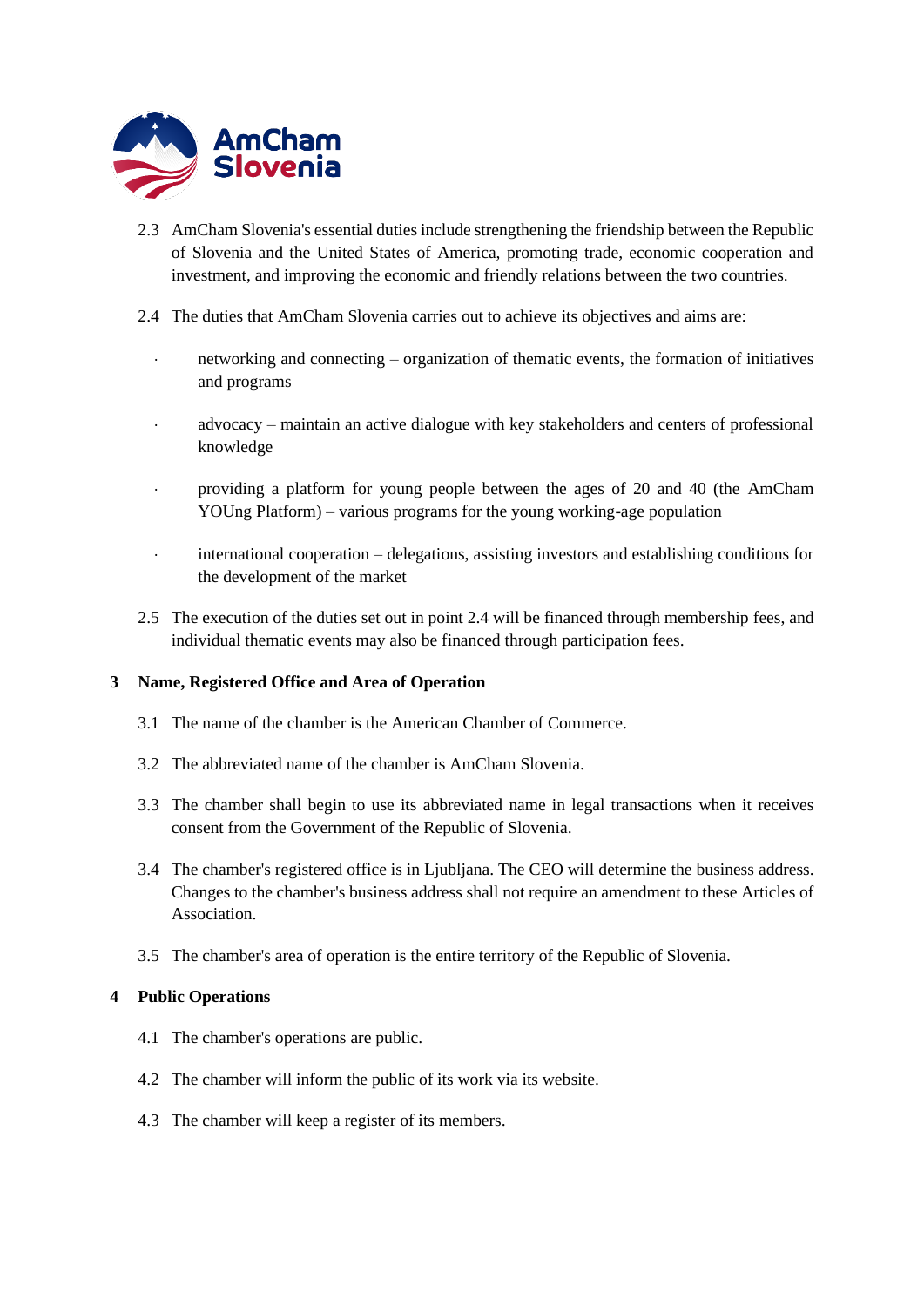

- 4.4 The chamber will publish its membership roll on its website. The membership roll on the website must contain at least the data on the chamber's members required under Article 7(3) of the ZGZ.
- 4.5 Chamber members must report all changes to the data referred to under point 4.4 within fifteen days of the occurrence of the change.
- 4.6 The chamber will also keep an internal membership roll in which it will enter members and associate members and their status regarding the payment of membership fees for each member. Each member of the chamber is entitled to access to the chamber's internal membership roll.

## **5 Activities**

- 5.1 AmCham Slovenia's primary business activity is S 94.110 Activities of business and employers organizations.
- 5.2 In addition to its main activity, AmCham Slovenia may also conduct the following actions:
	- J 63.110 Data processing and related activities
	- J 63.990 Other information service activities
	- M 70.220 Business and other management consultancy activities
	- M 73.200 Market research and public opinion polling
	- P 85.590 Other education n.e.c.

#### **6 Membership**

- 6.1 Conditions for Membership
	- 6.1.1 The members of AmCham Slovenia are the Founders and the following legal persons, which must apply for membership and satisfy one of the following conditions:
		- they are corporations established in the Republic of Slovenia
		- they are corporations established in the United States of America
		- they are corporations established in other countries that operate on the territory of the Republic of Slovenia via separate organizational units (e.g., branch offices)
		- they are other legal persons who in the opinion of the Board of Governors can contribute to the realization of the aims and objectives of AmCham Slovenia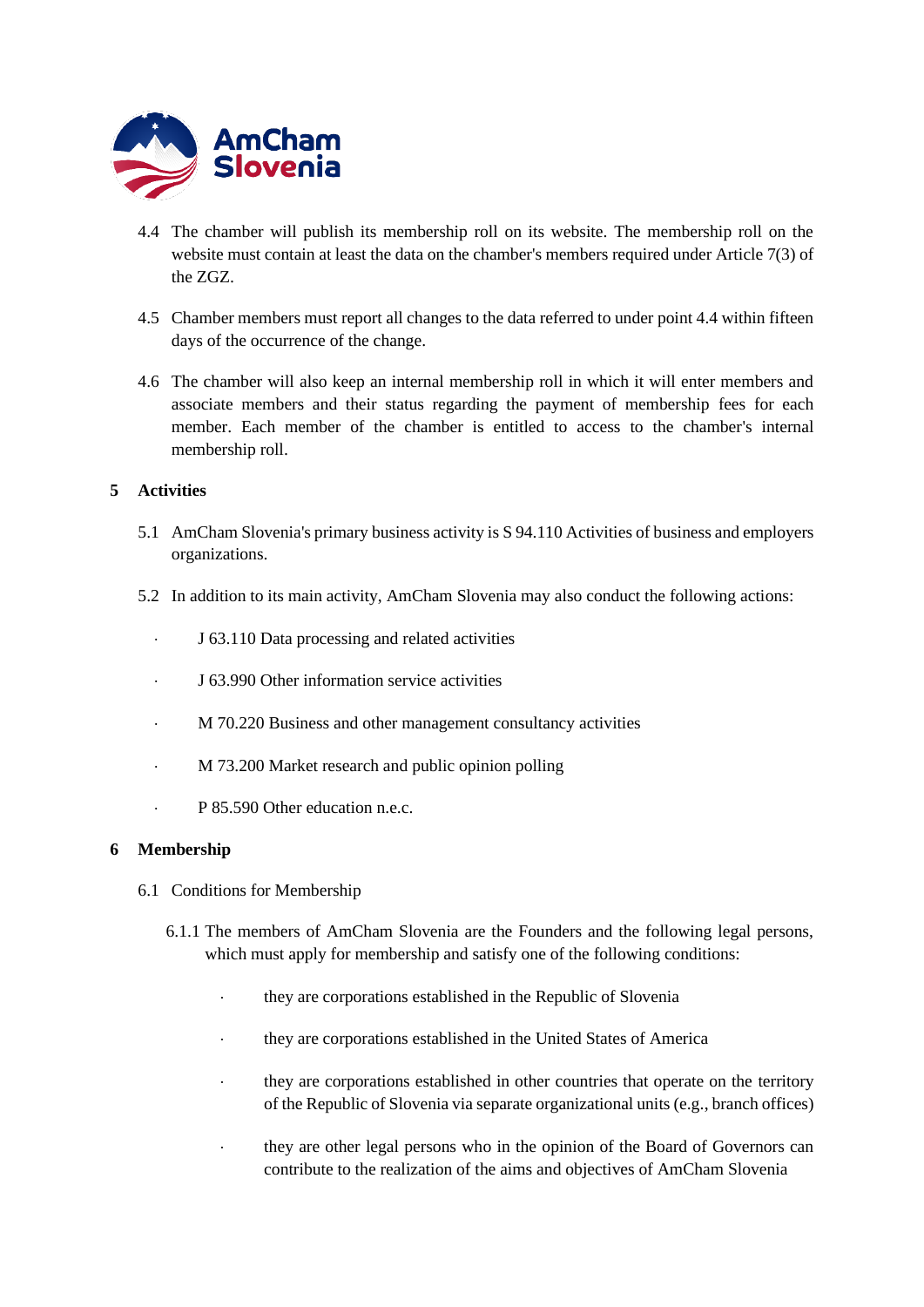

- 6.1.2 Regardless of the provisions set out in point 6.1.1, the Board of Governors may also accept non-profit organizations as members (hereinafter "associate members") if it believes that the non-profit organization can contribute to the realization of the chamber's objectives and aims. The Board of Governors may determine the general terms and conditions for the membership of non-profit organizations, whereby such conditions may not be discriminatory and must ensure equal opportunities for the membership of non-profit organizations that operate on the territory of the Republic of Slovenia, regardless of the location of their registered office. Associate members shall not be entitled to vote at the General Meeting.
- 6.1.3 Candidates may apply for membership via an application form. The CEO shall determine the content of the application form. The Board of Governors shall decide on the acceptance of new members through a simple majority. The Board of Governors will not be required to justify its decision.
- 6.1.4 The Board of Governors may authorize the CEO to conduct inquiries that are reasonably necessary to decide on the acceptance of new members.
- 6.2 Membership Fees
	- 6.2.1 The members of AmCham Slovenia are obliged to pay annual membership fees in the amount determined by the General Assembly. Members are required to pay their membership fees within 30 days of receipt of the corresponding invoice, which AmCham Slovenia will generally issue in January of the current year.
	- 6.2.2 The membership fees will apply to the period of the calendar year (January 1 to December 31). Members that join AmCham Slovenia during the calendar year are obliged to pay a corresponding part of the annual membership fees, i.e., 1/12 of the annual membership fees for each month of membership begun in that calendar year.
	- 6.2.3 If a member is late in payment of their membership fees and fails to pay them before the additional payment deadline, their membership shall be revoked based on the Articles of Association (without a separate declaration of termination of membership), unless delay or waiver of payment of the membership fees is obtained in agreement with the CEO before the expiration of such additional deadline. Termination of membership due to late payment of membership fees shall not affect the member's obligation to pay their membership fees for the current year.
- 6.3 Honorary Members
	- 6.3.1 The Board of Governors may designate individuals whose exceptional achievements contribute to the realization of the aims and objectives of AmCham Slovenia as honorary members. The Board of Governors shall adopt decisions on the designation of honorary members through a simple majority.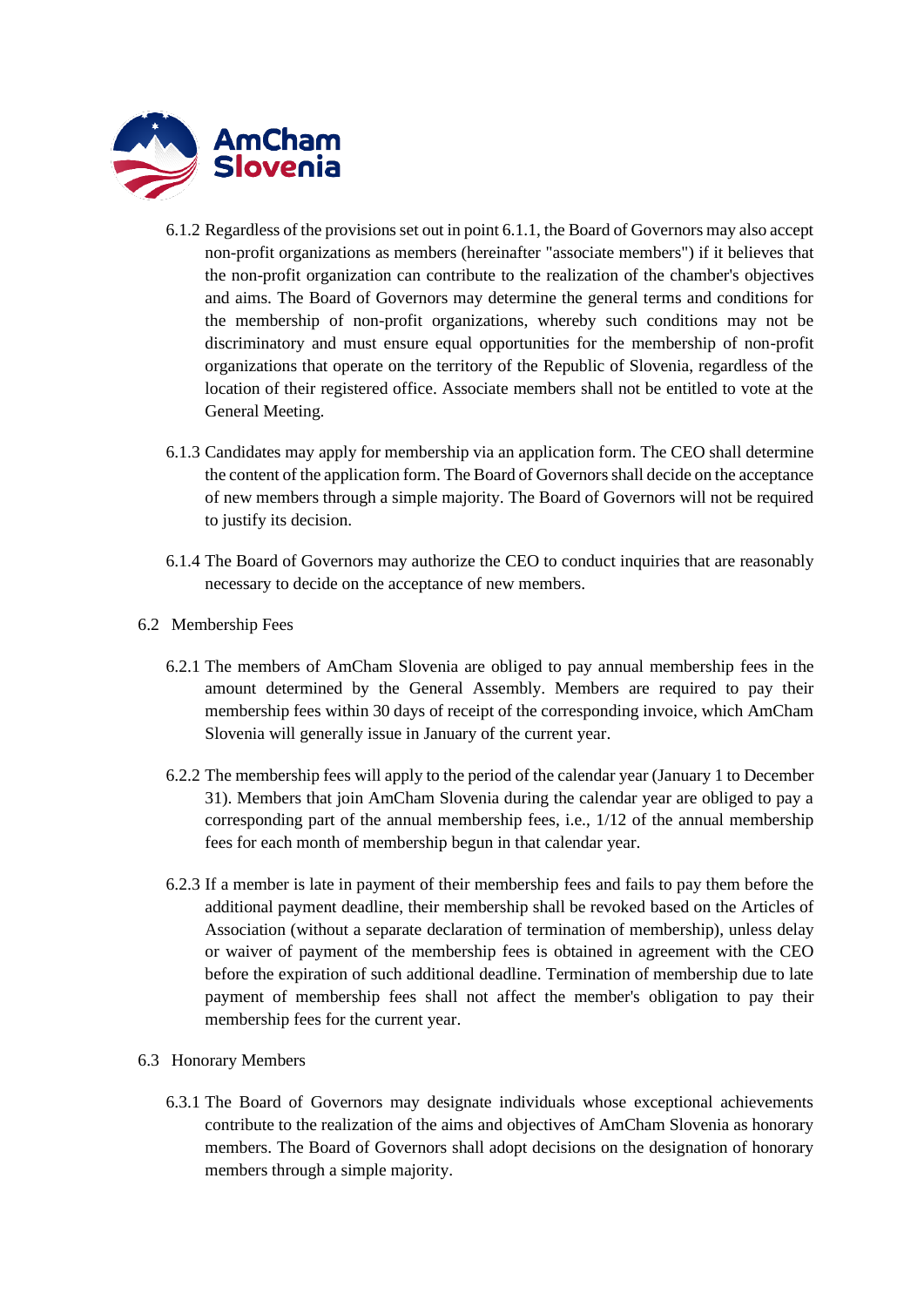

- 6.3.2 Honorary members of AmCham Slovenia will be permitted to use the title "Honorary Member."
- 6.4 Rights and Obligations of Members
	- 6.4.1 Members are obliged to endeavor to realize the objectives and aims of AmCham Slovenia.
	- 6.4.2 Members must safeguard the reputation of AmCham Slovenia by preserving their reputations. The Board of Governors may adopt a code of ethics for members of AmCham Slovenia.
	- 6.4.3 Members who have paid their membership fees for the current calendar year are entitled to attend and vote at the General Assembly.
	- 6.4.4 Members are entitled to all of the benefits that arise from activities conducted by AmCham Slovenia and which are set out in AmCham Slovenia's general bylaws.
	- 6.4.5 Members are informed about the activities of AmCham Slovenia via the website and surface mail or email. If these Bylaws. Or another general bylaw provides that a member has to be notified about the conducting of a certain measure, that member shall be considered to have been notified when they receive a notice, via email at their contact email address, AmCham Slovenia sent that for purposes of notification, and the notice sent via email will be considered to have been received on the next business day following the date the notice was sent.

#### 6.5 Exclusion

- 6.5.1 Based on a proposal with an explanation from the Board of Governors, the General Meeting may exclude a member due to dishonorable conduct, particularly if it finds that their continued membership would harm the reputation of AmCham Slovenia or significantly hinder the realization of the aims and objectives of AmCham Slovenia.
- 6.5.2 The General Meeting will decide on expulsion through a two-thirds majority of members entitled to vote at the General Meeting.
- 6.5.3 The Board of Governors' proposal for the expulsion of a member with an explanation must be delivered to the member whose expulsion is being proposed at least 30 days before the day of the General Meeting at which the removal will be decided on. They must be allowed to state their position on the proposal for exclusion at the General Meeting.

#### 6.6 Withdrawal

6.6.1 Members may withdraw their memberships in AmCham Slovenia through a written notice sent to the CEO, in which it shall not be necessary to state the reason for withdrawal.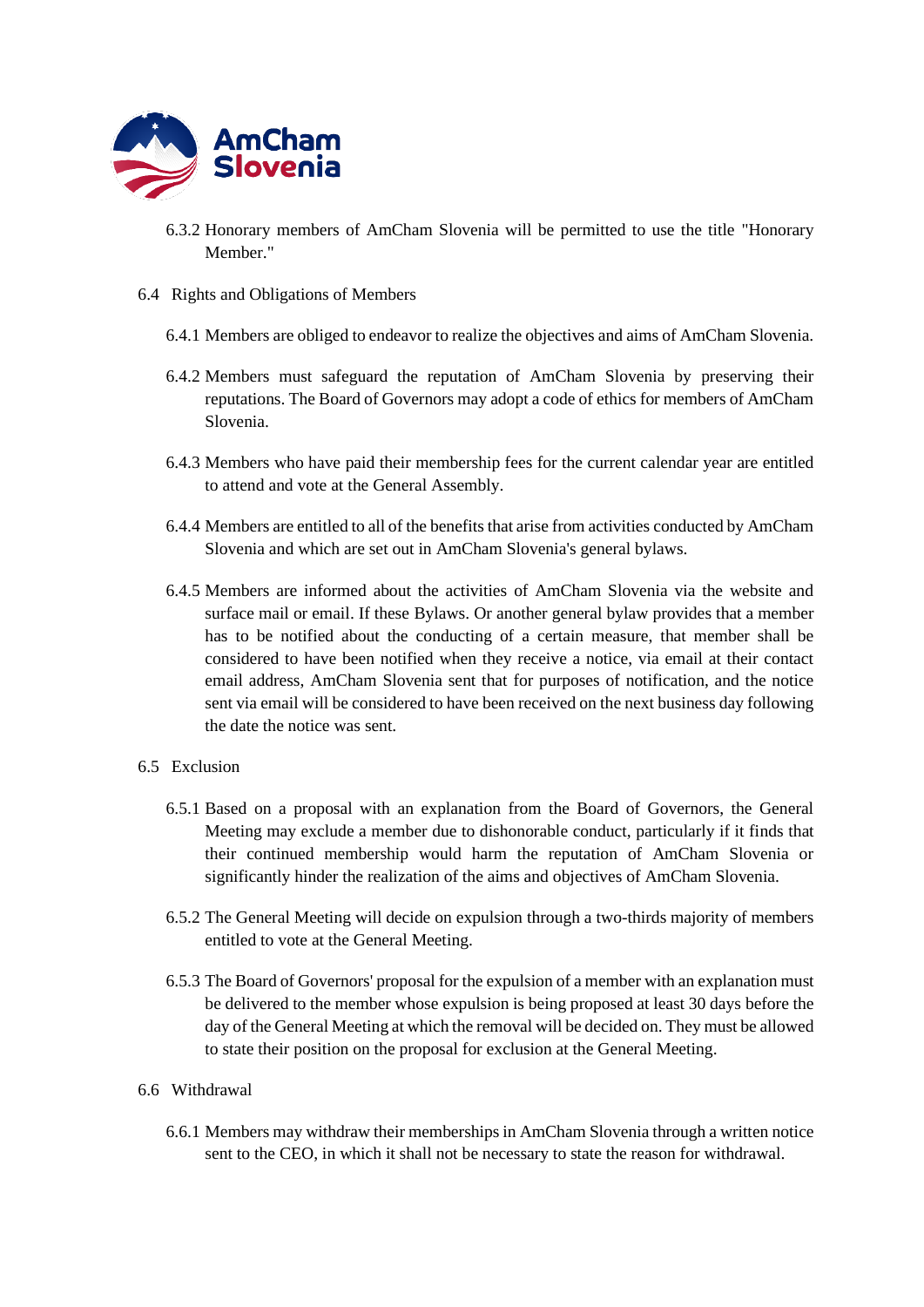

6.6.2 If the CEO receives a withdrawal notice after October 31 of the current year, the member withdrawing their membership will be obliged to pay their membership fees for the following calendar year.

## **7 Bodies of AmCham Slovenia**

- 7.1 The bodies of AmCham Slovenia are the General Assembly, Board of Governors, Supervisory Board, President of the Chamber, and the CEO.
- 7.2 General Assembly
	- 7.2.1 The General Assembly is a body which according to its position and competences is a general meeting in the sense of Article 14 of the ZGZ, and is the highest-ranking body of AmCham Slovenia, which is composed of all of the members of AmCham Slovenia.
	- 7.2.2 The General Assembly decides on
		- the adoption of and amendments to the Articles of Association
		- the approval of the annual work plan and financial plan, and reports on their implementation
		- the election, appointment, and recalling of the President of the Chamber, the members of the Board of Governors and the members of the Supervisory Board
		- $\cdot$  the amount of the membership fees
		- the dissolution of AmCham Slovenia
		- other matters were so determined by law or by the Articles of Association
	- 7.2.3 The General Assembly decides at annual and extraordinary general meetings. Annual General Assembly will be held at least once a year, no later than September 30 of the current year, and extraordinary General Assembly will be held in the manner and under the conditions set out in these Articles of Association.
	- 7.2.4 The General Assembly is presided over by the Chair of the Board of Governors, and in his/her absence by the First Vice-Chair of the Board of Governors, or another person appointed by the Board of Governors to preside over the General Meeting.
	- 7.2.5 The CEO shall convene regular Annual General Assembly at least four weeks before the date of the annual general meeting. The notice of the convening of the annual General Assembly, which must contain at least the agenda and the proposed resolutions on which the General Assembly will decide, must be sent to all members by email as a rule.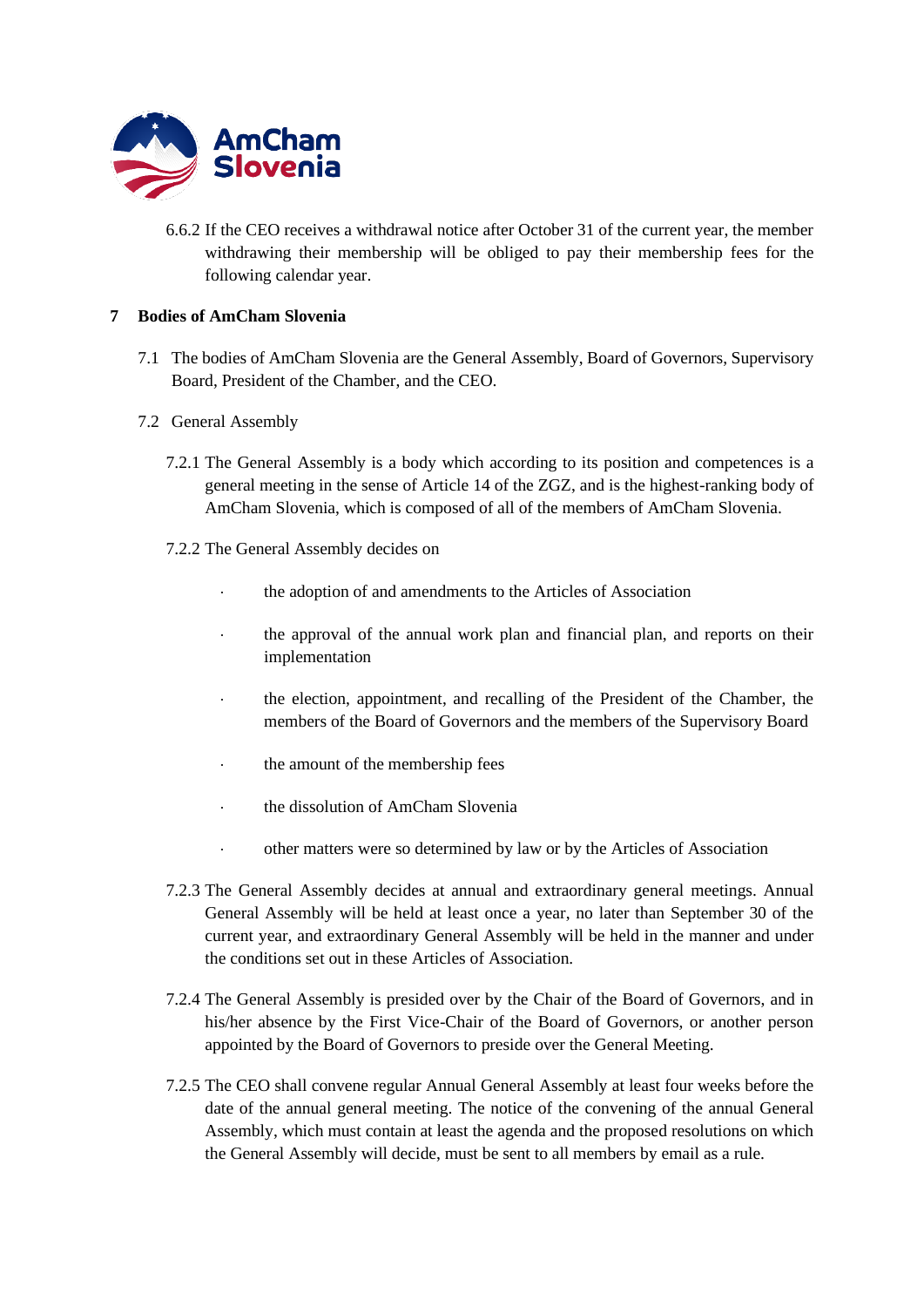

7.2.6 The CEO shall convene extraordinary general meetings

- within 30 days of receipt of a request with an explanation from the Board of Governors or from at least 25 (twenty-five) members, which must also contain the proposed resolutions on which the General Meeting will decide at the extraordinary general meeting, or
- in other cases in which it is assessed that a decision is required at an extraordinary General Assembly

The CEO shall convene an extraordinary General Assembly at least four weeks before the date of the extraordinary General Assembly. The notice of the convening of an extraordinary General Assembly, which must contain at least the agenda and the proposed resolutions on which the General Assembly will decide, must be sent to all members by email as a rule.

7.2.7 The General Assembly shall be quorate and may make binding decisions if at least 25% of the members are present. If a correctly convened General Assembly is not quorate, a subsequent meeting with the same agenda shall be held 30 minutes after the establishment of the fact that quorum was not achieved, and the General Assembly may make binding decisions at the subsequent meeting if at least 15 members are present.

7.2.8 The following rules apply to participation and voting at the General Assembly:

- each member shall have one vote
- honorary members do not have exclusive voting rights based on their status as honorary members
- only members who have paid their membership fees for the current calendar year are entitled to vote
- associate members do not have voting rights
- The General Assembly will, as a rule, decide based on a majority of votes cast, unless otherwise stipulated by law or the Articles of Association
- members shall be represented at the General Meeting by their legal representatives or proxies
- 7.2.9 Minutes will be taken of the general meeting, which must include at least the date and place of the meeting, the date of convening of the meeting, a list of members present, the wording of the proposed and adopted resolutions, and the results of voting on each individual proposed resolution. The minutes of the General Meeting must be signed by the person presiding over the General Meeting.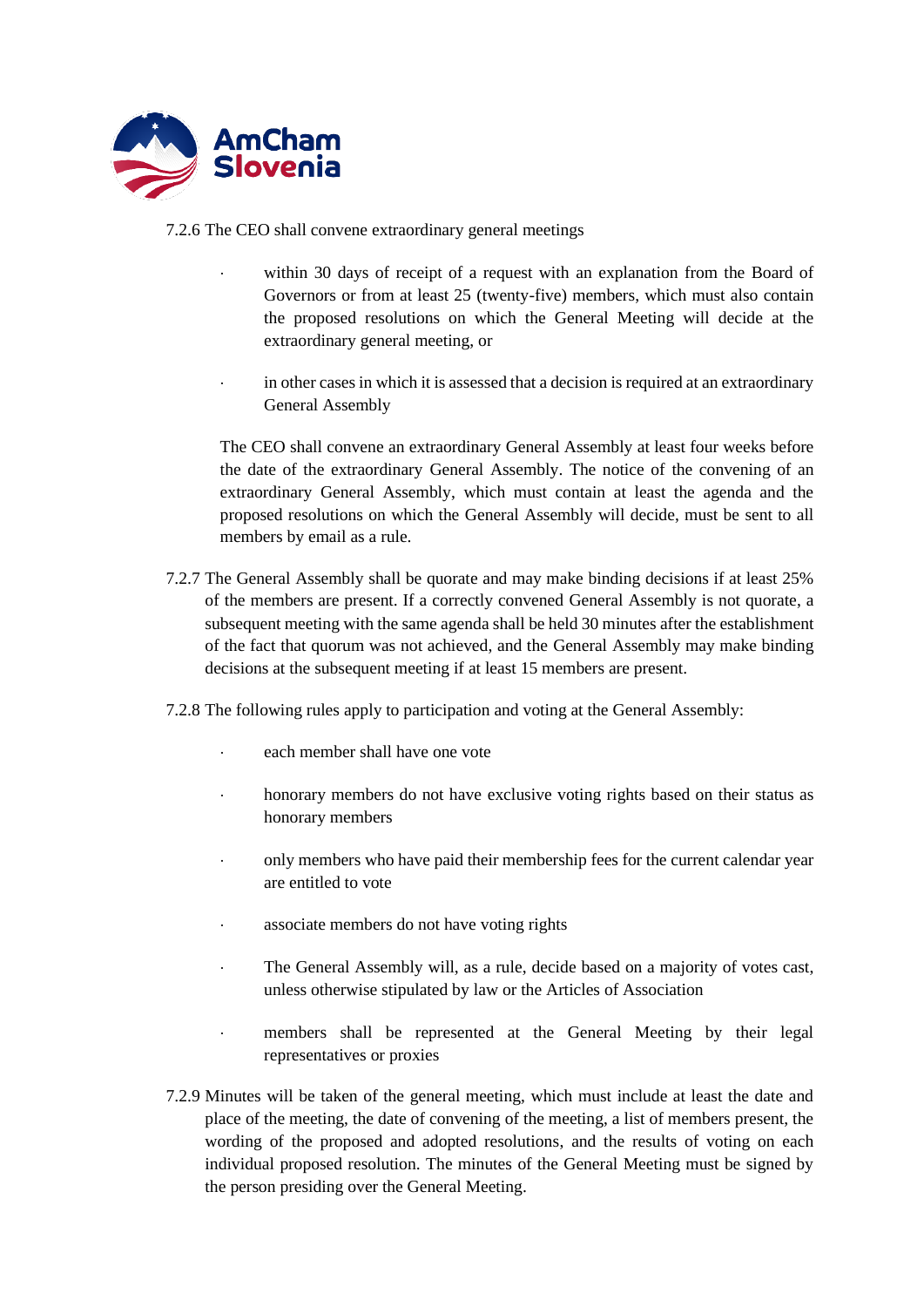

- 7.2.10 General Assembly can also be held as correspondence sessions or through voting via electronic means, whereby the voting rules shall be determined by the CEO in the notice of the convening of the annual or extraordinary general meeting.
- 7.2.11 The Board of Governors may adopt the rules of procedure for conducting the General Meeting, in which they regulate in detail the individual procedural issues regarding the holding of the General Meeting.
- 7.3 Board of Governors
	- 7.3.1 In terms of its position and competences, the Board of Governors is a board of directors in the sense of Article 16 of the ZGZ. In terms of their positions and competences, the governors are members of a board of directors in the sense of the ZGZ.
	- 7.3.2 AmCham Slovenia has a Board of Governors, composed of ten governors, who are representatives of the members.
	- 7.3.3 The members of the Board of Governors and the President of the Board of Governors are elected by the General Assembly in a secret ballot, according to the provisions of point 8.5.
	- 7.3.4 Members of the Board of Governors shall be elected for a term of 2 (two) years and may be re-elected. A single individual may hold the position of Governor for no more than two successive terms.
	- 7.3.5 The Board of Governors:
		- discusses and adopts proposals for materials and resolutions for the General Assembly
		- proposes the adoption of the work plan and financial plan by the General Assembly
		- Implements the work plan and financial plan and other resolutions of the General Meeting and reports thereon to the Supervisory Board
		- appoints the CEO.
		- performs other tasks prescribed by law or these Articles of Association
	- 7.3.6 The Board of Governors has two Vice-Presidents, who are elected from among the members of the Board of Governors at the proposal of the Chair of the Board of Governors.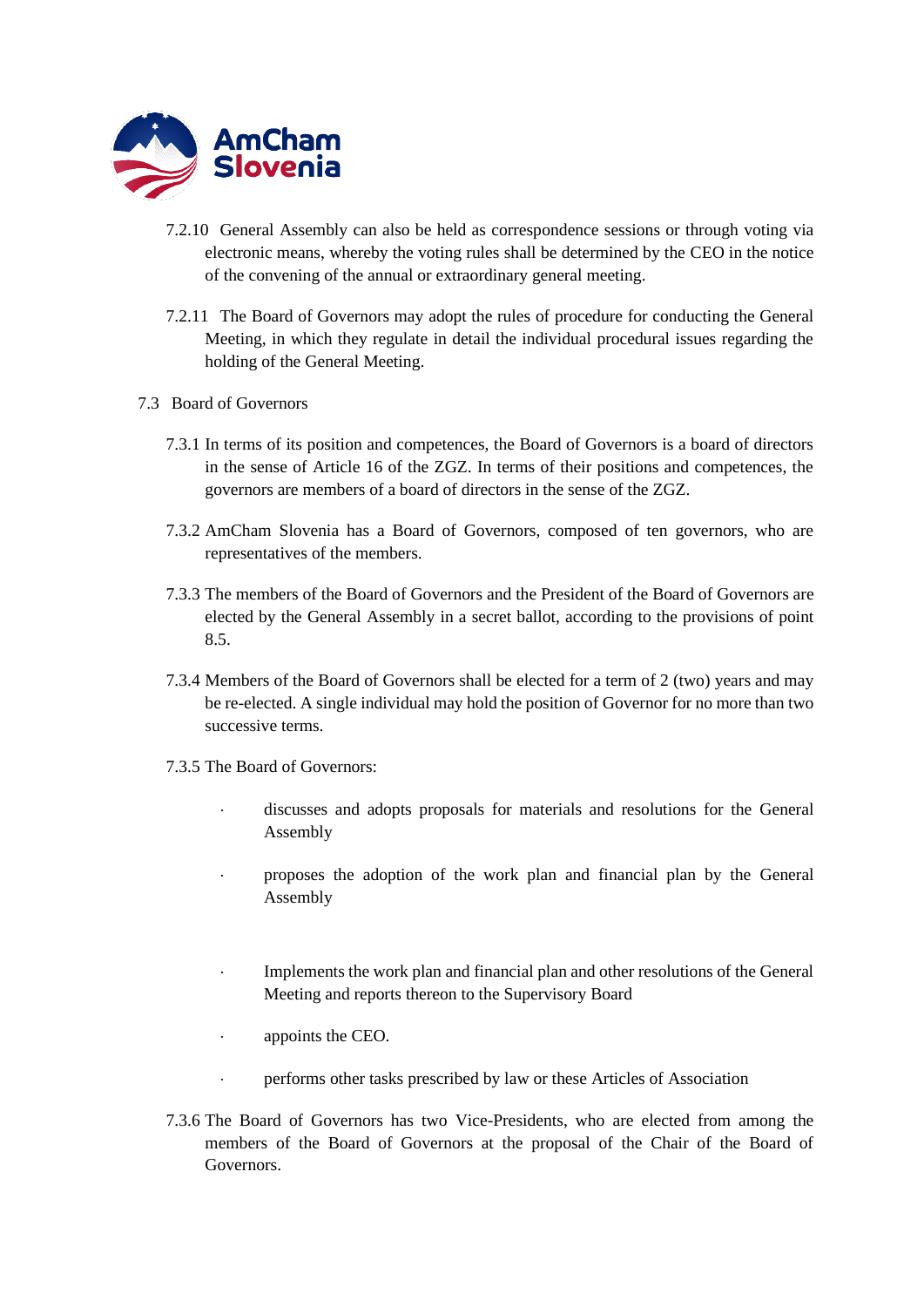

- 7.3.7 The Board of Governors will meet as necessary, but no less than once every four months. The meetings of the Board of Governors are presided over by the Chair of the Board of Governors, and in his/her absence by one of the vice-chairs of the Board of Governors.
- 7.3.8 The Board of Governors adopts resolutions on matters within its area of competence through a simple majority of the votes cast by members present. The Board of Governors shall be quorate and may make binding decisions if a meeting is attended by at least six governors. In the event of an uncertain outcome, the Chair of the Board of Governors shall cast the deciding vote.
- 7.3.9 The Board of Governors may adopt rules of procedure for its own work, in which they regulate in detail the individual procedural issues regarding the holding of meetings and voting.
- 7.3.10 The position of Governor will be revoked in the following cases:
	- upon the expiry of their term of office
	- upon their resignation
	- in the event of death or permanent disability
	- upon their being recalled
	- by a binding legal judgment in which the Governor is sentenced to a nonsuspended prison sentence
	- in other cases where so determined by an applicable regulation

The General Assembly may recall a governor at any time and without stating the reasons if the resolution on the recall of the Governor is passed by the General Assembly with a two-thirds majority of members entitled to vote at the General Assembly.

- 7.4 President of the AmCham Slovenia Chamber
	- 7.4.1 The Chair of the Board of Governors is, at the same time, the President of the Chamber. The President of the Chamber represents AmCham Slovenia independently and without restriction, except in transactions whose value is more than EUR 50,000 annually, in which the President of the Chamber shall represent AmCham Slovenia together with the CEO.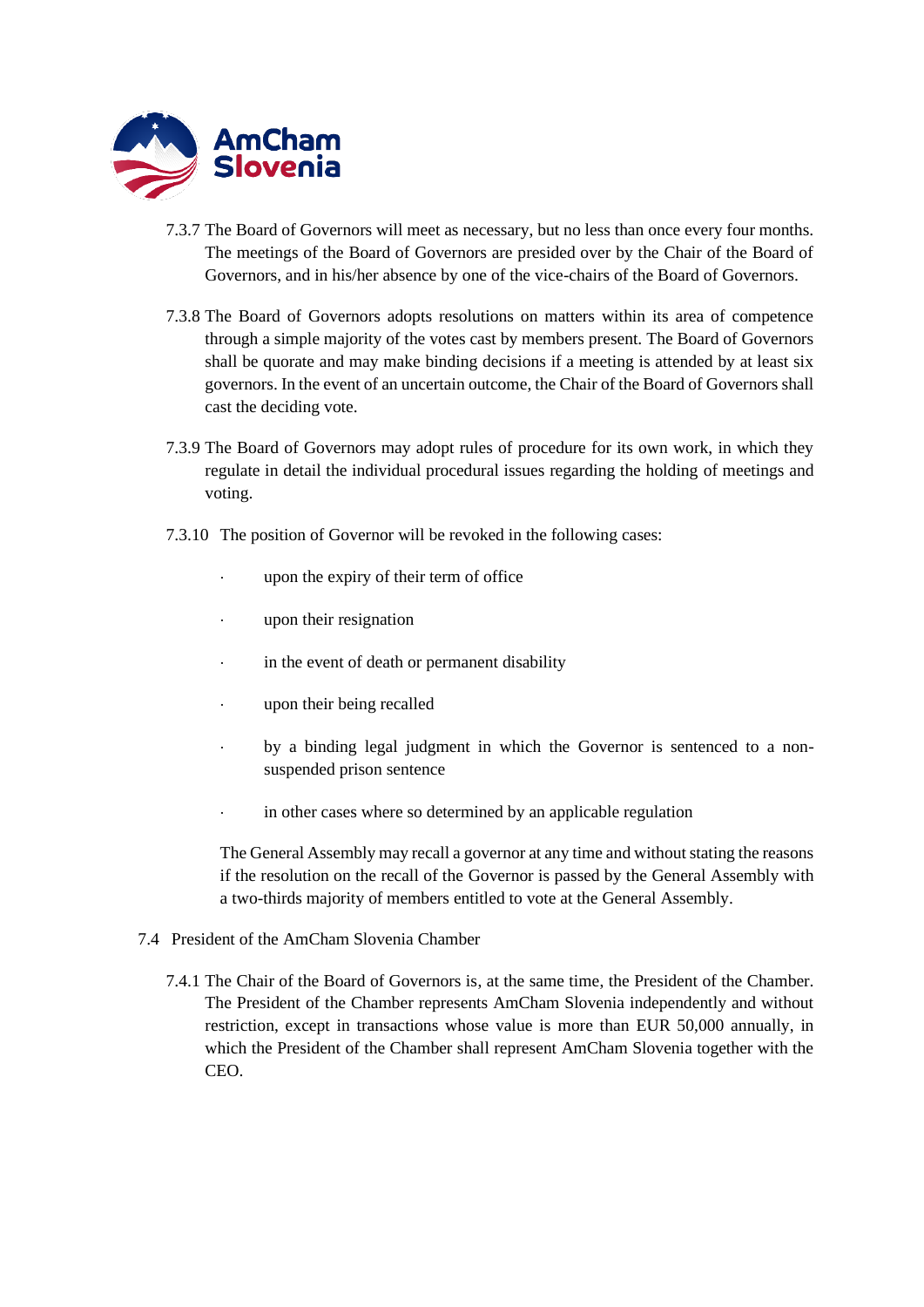

- 7.5 Election of the Board of Governors
	- 7.5.1 Each representative of a member of AmCham Slovenia is entitled to run for and be elected to the Board of Governors, on the condition that they reside in Slovenia for at least nine months a year throughout their term of office.
	- 7.5.2 The CEO must publish a call for submission of candidates for member of the Board of Governors on the AmCham Slovenia website at least 15 days before convening a General Meeting at which elections to the Board of Governors will be held. Candidates for membership in the Board of Governors may be proposed by the Board of Governors or at least seven members. Proposers must report candidatures to the CEO within 10 days of the publication of the call. The Board of Governors may regulate the procedural issues of the election procedure in detail via rules of procedure.
	- 7.5.3 On the basis of the proposals received, the CEO shall create a list of candidates for election to the Board of Governors and a separate list of candidates for Chair of the Board of Governors. Individual candidates can, therefore, run for both Member of the Board of Governors and Chair of the Board of Governors.
	- 7.5.4 The General Assembly ting shall approve the lists of candidates through a public vote held prior to the election. When deciding on the approval of the list of candidates, the General Meeting shall also decide on complaints from individual candidates regarding the electoral procedure, including the forming of the lists of candidates and the inclusion of candidates in the lists of candidates.
	- 7.5.5 The General Assembly shall first decide on the members of the Board of Governors in a secret ballot, as follows:
		- each member may vote for ten candidates for Member of the Board of Governors, whereby the ten candidates who receive the most votes in a single round of voting shall be elected
		- if two or more candidates are tied for tenth place with the same number of votes, an additional round of voting shall be held in which the members select from among only those candidates, and the candidate who receives the most votes shall be elected Member of the Board of Governors
		- if the candidates receive the same number of votes in the additional round of voting, the final member of the Board of Governors shall be determined by lottery

Regardless of the provisions set out in the previous paragraph, the General Meeting shall decide on the approval of the entire list of candidates through a public vote and a simple majority if the list of candidates includes the same number of candidates as there are open seats on the Board of Governors.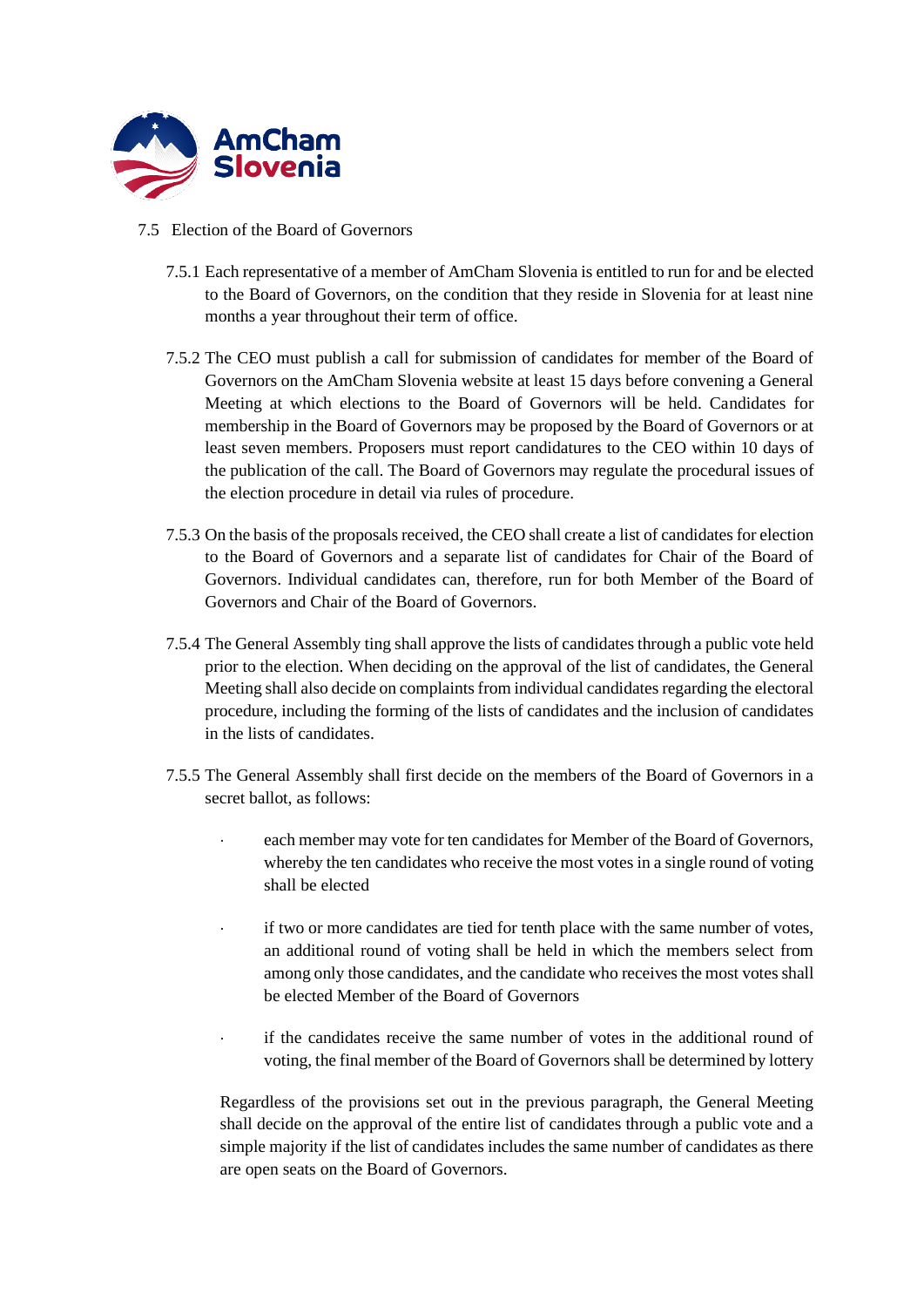

- 7.5.6 The General Assembly shall decide on the appointment of the Chair of the Board of Governors in a secret ballot, as follows:
	- the person presiding over the General Meeting excludes those candidates who were not elected to the Board of Governors from the list of candidates for Chair of the Board of Governors
	- each member may vote for one candidate for Chair of the Board of Governors, whereby the candidate who receives the most votes in a single round of voting for Chair of the Board of Governors shall be elected
	- if two candidates receive the same number of votes, an additional round of voting shall be held in which the members select from among only those two candidates, and the candidate who receives the most votes shall be elected Chair of the Board of Governors
	- if the candidates receive the same number of votes in the additional round of voting, the Chair of the Board of Governors shall be determined by lottery

Regardless of the provisions set out in the previous paragraph, the General Meeting shall decide on the election of the Chair of the Board of Governors through a public vote and a simple majority if the list of candidates includes only one candidate.

- 7.5.7 The results of the secret ballot shall be determined by a three-member panel, which will be appointed by the CEO in the notice of convening the General Meeting at which the election of the members of the Board of Governors will be held.
- 7.6 Specially-Appointed Governors
	- 7.6.1 Regardless of the other provisions of these Articles of Association, the Board of Governors may also appoint as specially-appointed members of the Board of Governors:
		- a representative of the US Embassy in Slovenia, who shall be named by the embassy
		- all winners of the AmCham Young Professionals program
		- all winners of AmCham Potential of the Year
	- 7.6.2 Specially-appointed governors shall be entitled to attend meetings of the Board of Governors but shall not have voting rights on the Board of Governors.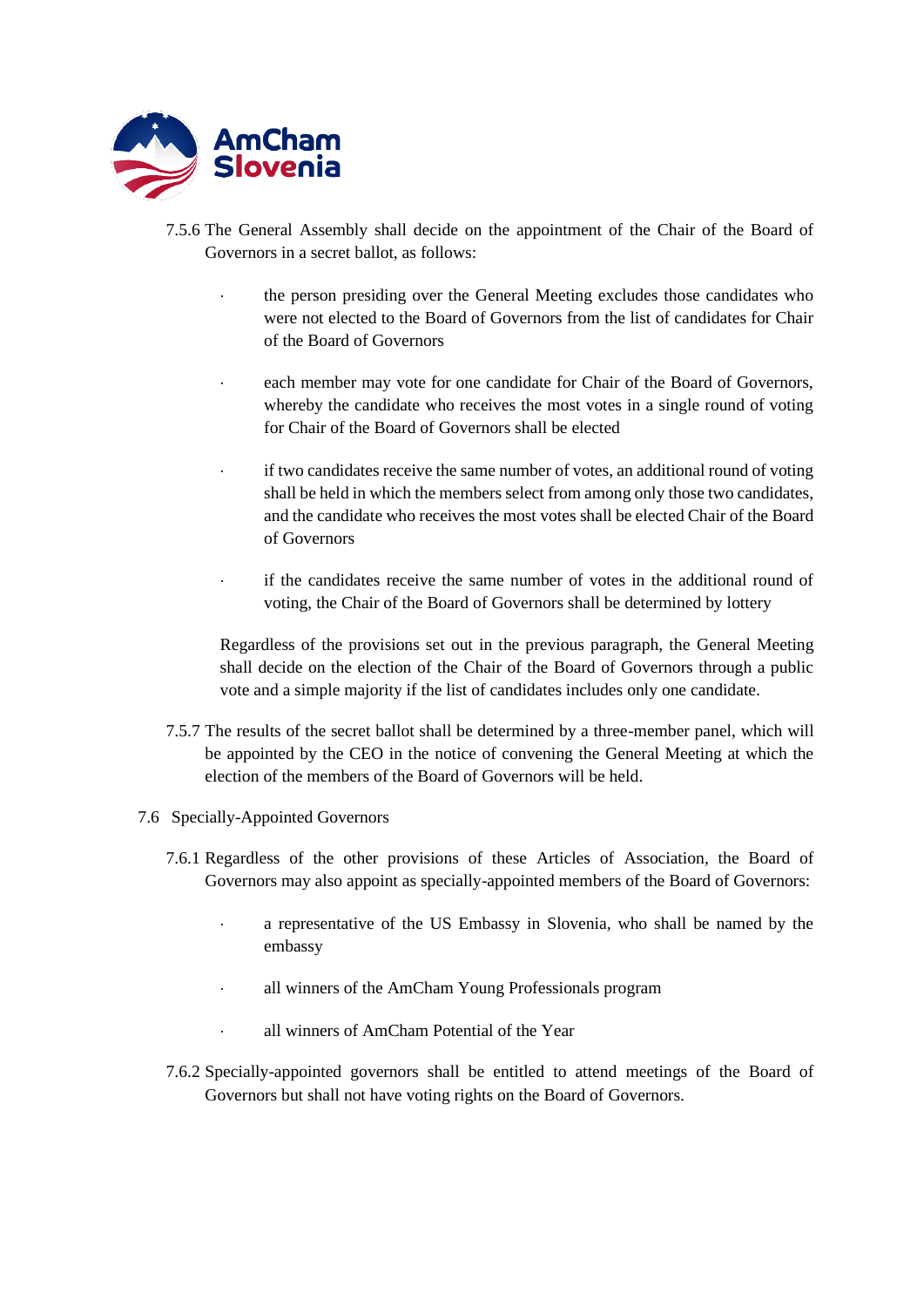

# 7.7 CEO

- 7.7.1 In terms of their position and competences, the CEO is a general secretary in the sense of Article 13(3) of the ZGZ, with the right to attend meetings of the Board of Governors but without voting rights.
- 7.7.2 AmCham Slovenia has a CEO who represents AmCham Slovenia independently and without restriction, except in transactions whose value is in excess of EUR 50,000 annually, in which the CEO shall represent AmCham Slovenia together with the President of the Chamber.
- 7.7.3 The CEO shall be appointed by the Board of Governors for a term of office of 2 years, with no restrictions on their re-appointment.
- 7.7.4 If the CEO is employed by AmCham Slovenia full-time in an open-ended contract, upon the expiry of their term of office they shall be entitled to assignment to another suitable position.
- 7.7.5 The CEO is responsible for the current operations of AmCham Slovenia, and shall decide on the internal organizational structure, employment and other business matters. The CEO shall report on his/her work to the Board of Governors on a quarterly basis.
- 7.7.6 The CEO shall carry out his/her work professionally and on a full-time basis. The President of the Chamber shall conclude an employment contract or a management contract with the CEO on behalf of AmCham Slovenia.
- 7.8 Supervisory Board
	- 7.8.1 The Supervisory Board shall monitor the lawfulness, effectiveness, and correctness of the chamber's operations and report on its work to the General Assembly.
	- 7.8.2 The Supervisory Board has three members who are appointed to a four-year term of office by the General Assembly. Candidates for membership in the Supervisory Board may be proposed by the Board of Governors or at least five members of the chamber.
	- 7.8.3 Members of the Supervisory Board may not serve as the President of the Chamber, a Member of the Board of Governors or as the CEO.
	- 7.8.4 The Chair of the Supervisory Board shall be elected by the Supervisory Board from among its members. The chair shall convene and chair the meetings of the Supervisory Board. The Supervisory Board may adopt rules of procedure for its own work, in which they regulate in detail the individual procedural issues regarding the holding of meetings and voting.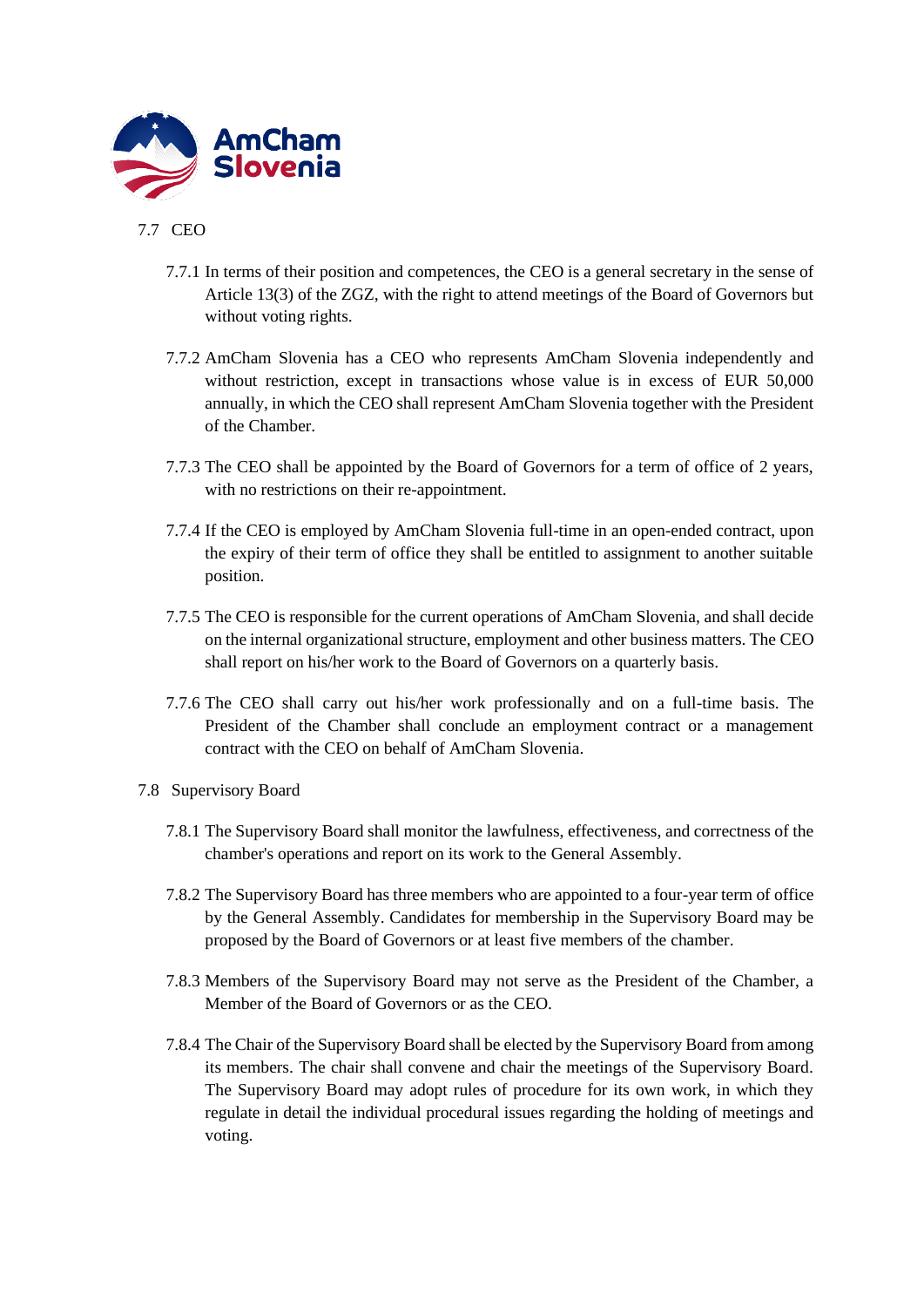

#### 7.9 Committees

7.9.1 The Board of Governors may appoint various committees as the need arises and taking account of the interests of the members, which shall discuss specific issues within AmCham Slovenia's scope of operations. The manner of operation of the committees will be determined by the CEO in a bylaw.

## **8 Financial Operations**

- 8.1 The chamber obtains funding for the realization of its objectives and the execution of its duties primarily from the following sources:
	- membership fees
	- fees for various events organized by the chamber
	- payments for services provided by the chamber
	- interest on the chamber's assets and investments in assets
	- donations
	- other sources
- 8.2 Regardless of their source, the revenues collected by the chamber shall be used solely to finance the objectives and activities of the chamber, and members shall not be compensated in any manner.
- 8.3 The General Assembly must adopt a financial plan and a work plan every year at the proposal of the Board of Governors, through which they set out the activities and the number of the chamber's funds, and the purposes for which they will be allocated.
- 8.4 Individual members of the chamber shall not have any (individual) rights to the chamber's assets and may not dispose of them, pursuant to the regulations applicable in the Republic of Slovenia.
- 8.5 AmCham will use any surplus revenues for purposes of conducting and development of its activities. The Board of Governors shall decide on the distribution of surpluses pursuant to the applicable regulations.
- 8.6 Accounting
	- 8.6.1 AmCham Slovenia shall keep its books of account in accordance with the law applicable in the Republic of Slovenia.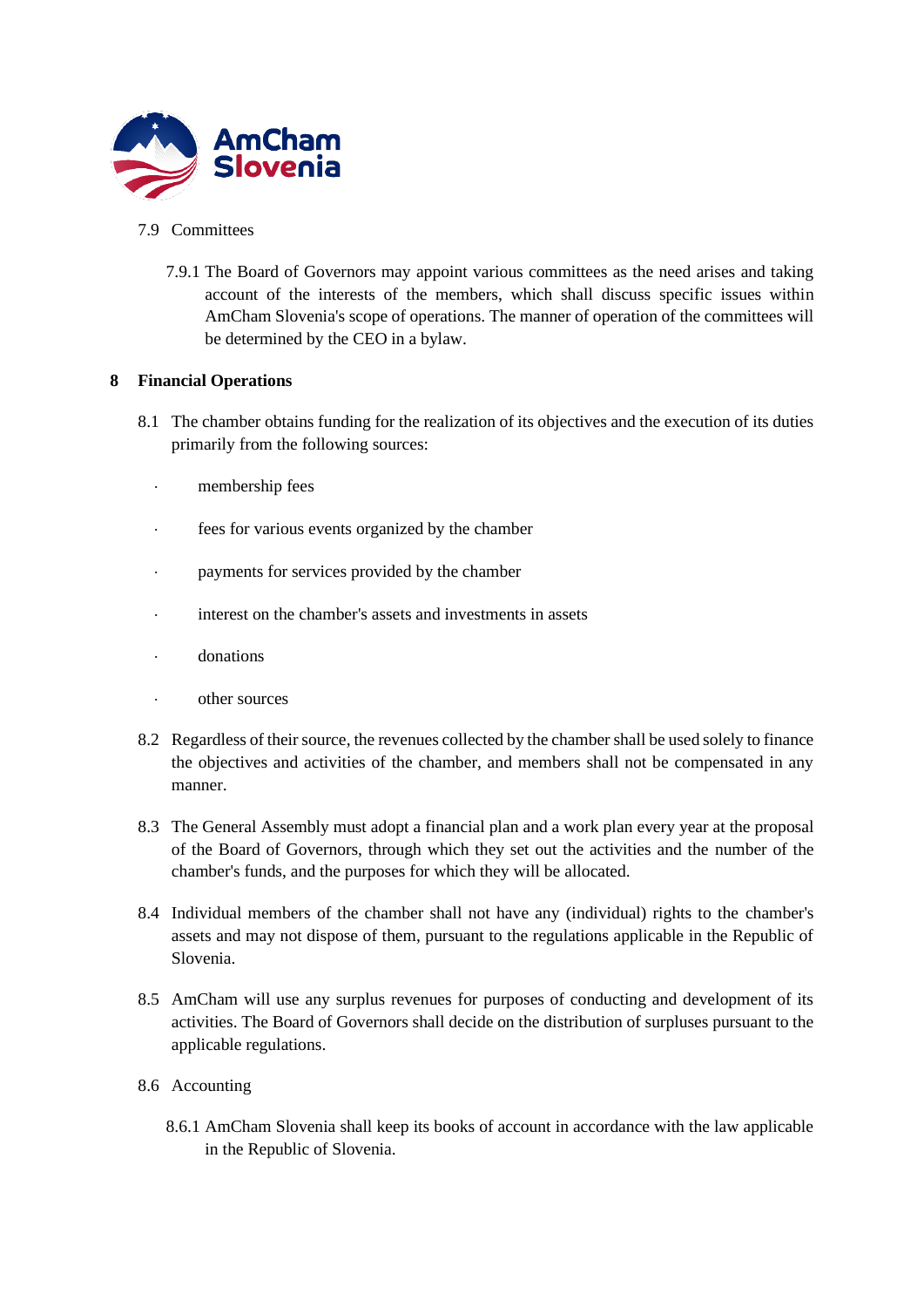

- 8.6.2 The financial year is the same as the calendar year.
- 8.6.3 The accounts shall be kept by a suitable office or certified external provider, while the CEO shall be responsible for the lawfulness of AmCham Slovenia's financial operations.

#### **9 Amendments to the Articles of Association**

- 9.1 The General Assembly shall decide on amendments to the Articles of Association.
- 9.2 Proposals for the convening of a General Meeting at which amendments to the Articles of Association will be decided on can be made by the Board of Governors, the President of the Chamber or one-quarter of all members of the chamber with voting rights.
- 9.3 General Assembly's at which amendments to the Articles of Association will be decided on shall be quorate if at least half of all members of the chamber with voting rights are present. The adoption of a resolution on an amendment to the Articles of Association shall require a two-thirds majority of members entitled to vote at the General Meeting.
- 9.4 The CEO shall be authorized to coordinate the wording of the Articles of Association with the resolutions of the General Meeting and with those amendments to the wording that do not constitute an amendment to the Articles of Association pursuant to these Articles of Association (fair copy of the Articles of Association).

#### **10 Dissolution**

- 10.1 AmCham Slovenia is established on a continuing basis.
- 10.2 AmCham Slovenia shall cease operations
	- through bankruptcy or liquidation, or on the basis of valid regulation or binding legal decision of a competent state body
	- if so decided by a resolution of the General Meeting adopted through a two-thirds majority of members entitled to vote at the General Meeting. In the decision on cessation of the chamber's operations, the members shall determine the chamber to which the outgoing chamber's assets shall be transferred.

#### **11 Final Provisions**

11.1 The official language of AmCham Slovenia is Slovene. English may be used by AmCham Slovenia as a working language.